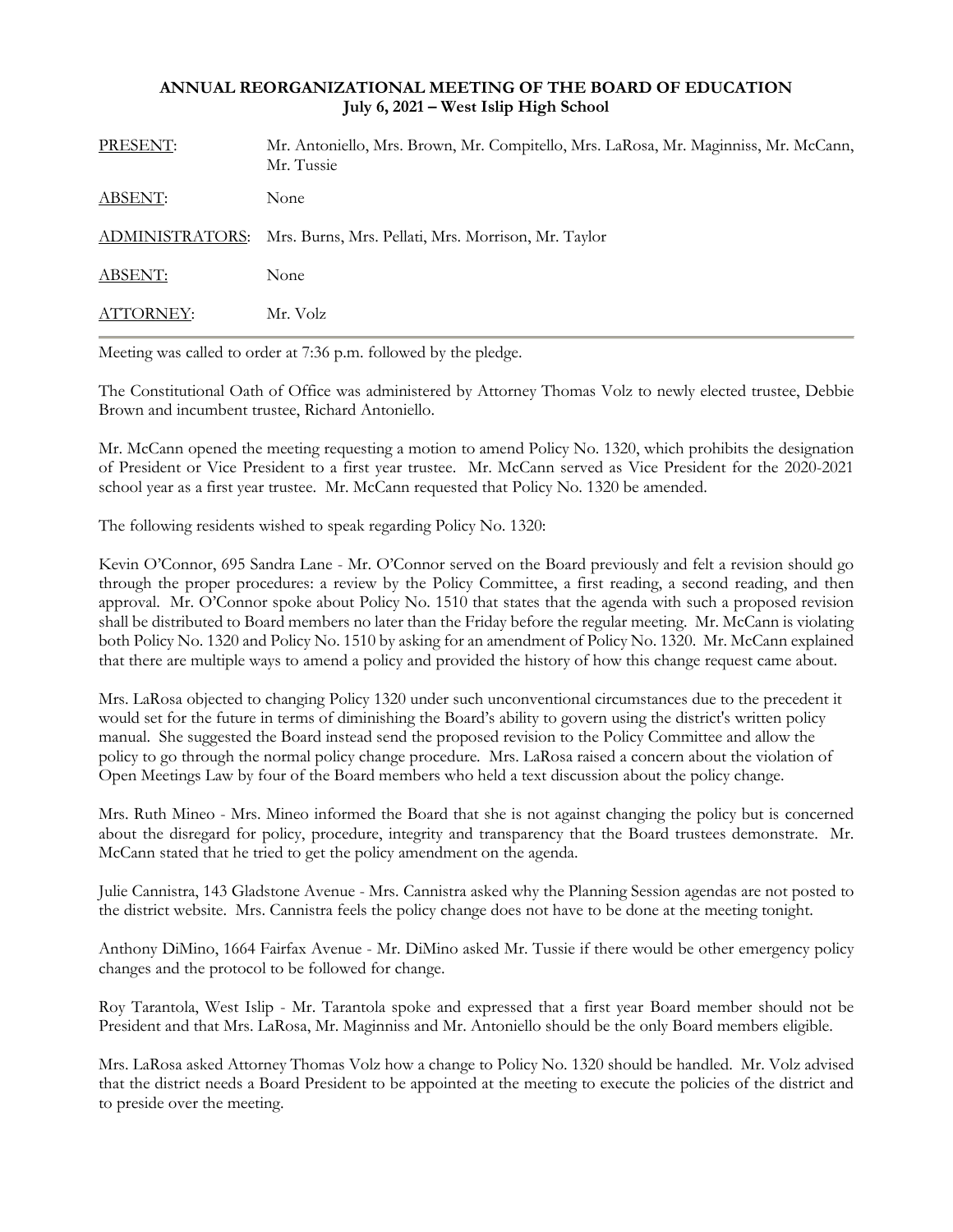Mr. Antoniello advised that after consultation with the New York School Boards Association and his opinion is the modification to the policy makes sense.

A resident inquired as to why community members were not voting for President and Vice President and Mr. Volz referenced Education Law 1701, which provides for the Board to make those appointments.

Mr. Antoniello called for a vote to amend Policy No. 1320.

## *RESOLUTION*

*Be it Resolved, the Board of Education hereby adopts an amendment to Board Policy No. 1320, as presented, to prohibit the designation of either President or Vice President to a first-year trustee; and*

*Be it Further Resolved, pursuant to Policy No. 1410, the Board hereby waives the second reading of the amended Policy No. 1320 in order that it be effective immediately upon this first reading.*

*Richard Antoniello asked for a motion to amend Policy No. 1320. In favor were Mr. Antoniello, Mrs. Brown, Mr. Compitello, Mr. McCann and Mr. Tussie. Opposed were Mrs. LaRosa and Mr. Maginniss. The motion passed 5-2.* 

*Mr. McCann opened the floor for nominations for President of the Board of Education for the 2021-2022 school year. Tom Compitello nominated Anthony Tussie for President and there were no other nominations. Mr. McCann called for a vote. In favor were Mr. Antoniello, Mrs. Brown, Mr. Compitello, Mr. McCann. Opposed were Mrs. LaRosa and Mr. Maginniss. Mr. Tussie abstained. Motion passed 4-2.* 

*The Constitutional Oath of Office was administered by Attorney Thomas Volz to President Tussie.*

*Mr. Tussie informed the audience that he will continue to be a man of his word and will make Board decisions for every stakeholder in the district.*

*Mr. Tussie nominated Mr. Antoniello for Vice President of the Board of Education for the 2021-2022 school year. Mr. Compitello seconded the nomination. Mr. Tussie called for a vote. In favor were Mr. Antoniello, Mrs. Brown, Mr. Compitello, Mr. McCann and Mr. Tussie. Opposed were Mrs. LaRosa and Mr. Maginniss. Motion passed 5-2.* 

*The Constitutional Oath of Office was administered by Attorney Thomas Volz to Vice President Antoniello.*

*Mr. McCann explained that his wife is a teacher in the district and due to union negotiations that will take place this year; he chose not to take on the role of President or Vice President.* 

*Motion was made by Richard Antoniello, seconded by Tom Compitello, and carried when all Board members* present voted in favor to approve the Board Committees/Liaisons at a later date.

Requests for membership on the following Board Committees/Liaisons were distributed to trustees; President Anthony Tussie will assign members accordingly.

Safety and Security

Audit Liaison to Council of PTA Buildings & Grounds Liaison to Health and Wellness Education Liaison to Special Education Finance Liaison to Student/School Board Legislative Action NYSSBA Convention Voting Delegate Policy NYSSBA Legislative Contacts<br>Public Relations Islip School Boards Associatio Islip School Boards Association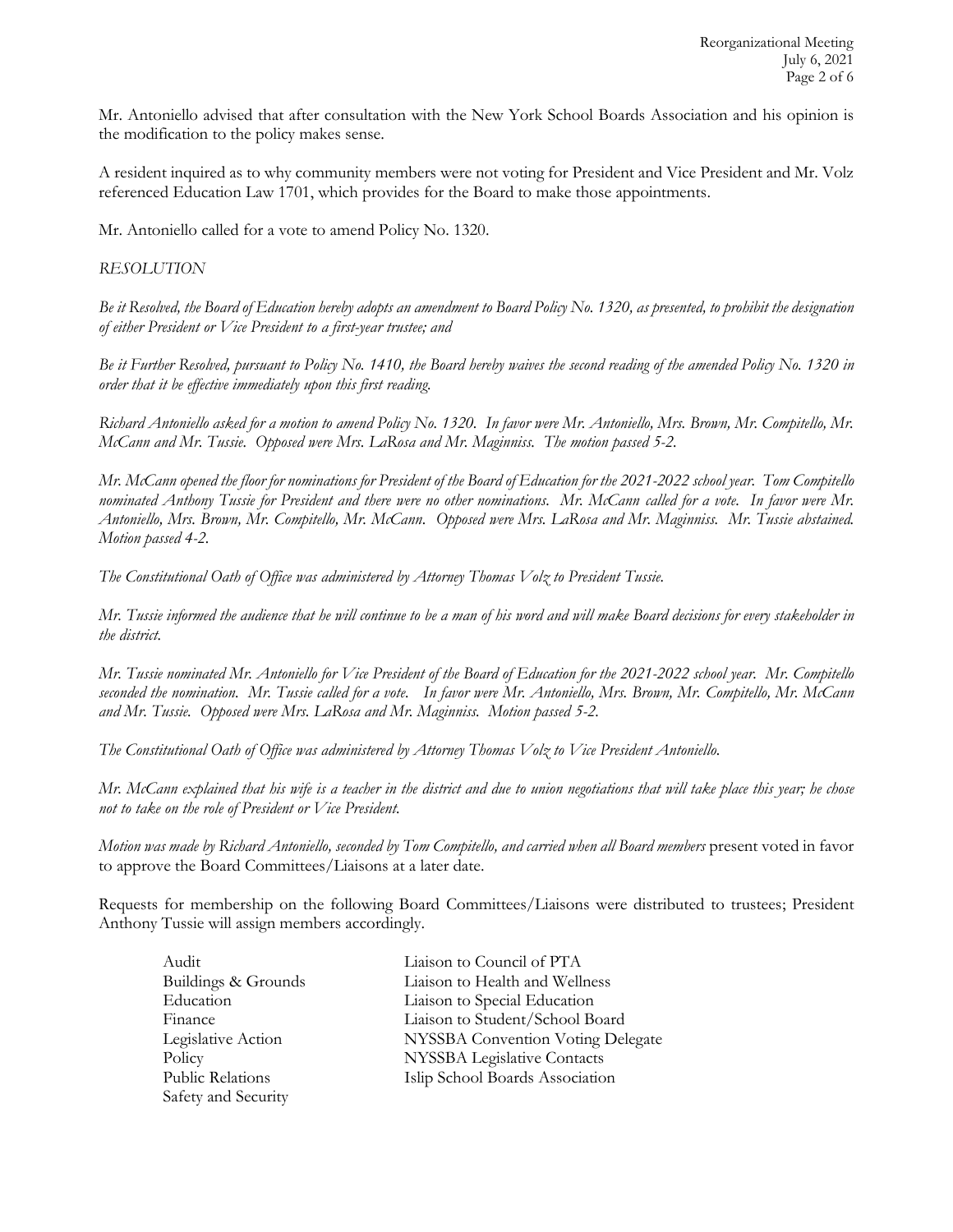Building Inspections: Bayview Beach Oquenock Westbrook Paul J. Bellew

Manetuck West Islip High School

Motion was made by Richard Antoniello, seconded by Tom Compitello, and carried when all Board members present voted in favor to approve appointment of Mary Hock as District Clerk, Patricia Denninger (alternate) for the 2021-2022 school year.

Motion was made by Richard Antoniello, seconded by Tom Compitello, and carried when all Board members present voted in favor to approve appointment of Deborah Falcon as District Treasurer and Mary Hock as Deputy Treasurer for the 2021-2022 school year.

Motion was made by Richard Antoniello, seconded by Tom Compitello, and carried when all Board members present voted in favor to approve appointment of Board of Registration for the 2021-2022 school year as follows: Anne Kuhlwilm; alternates - Rhonda Rauch, Rosemary Dowling.

Motion was made by Richard Antoniello, seconded by Tom Compitello and carried when all Board members present voted in favor to set amount of Treasurer's Bond at \$1,000,000.00 for the 2021-2022 school year.

Motion was made by Richard Antoniello, seconded by Tom Compitello, and carried when all Board members present voted in favor to set amount of Claims Auditor's Bond at \$1,000,000.00 for the 2021-2022 school year.

Motion was made by Richard Antoniello, seconded by Tom Compitello, and carried when all Board members present voted in favor to approve appointment of Patricia Plompen as Claims Auditor for the 2021-2022 school year.

Motion was made by Richard Antoniello, seconded by Tom Compitello, and carried when all Board members present voted in favor to approve appointment of Robert Nocella as Purchasing Agent for the 2021-2022 school year.

Motion was made by Richard Antoniello, seconded by Tom Compitello, and carried when all Board members present voted in favor to approve appointment of Patricia Denninger as Records Access Officer for the 2021-2022 school year.

Motion was made by Richard Antoniello, seconded by Tom Compitello, and carried when all Board members present voted in favor to approve appointment of R.S. Abrams & Co., LLP as District Auditor for the 2021-2022 school year.

Motion was made by Richard Antoniello, seconded by Tom Compitello, and carried when all Board members present voted in favor to approve appointment of Christine Kearney as Deputy Purchasing Agent for the 2021- 2022 school year.

Motion was made by Richard Antoniello, seconded by Tom Compitello, and carried when all Board members present voted in favor to approve appointment of Volz & Vigliotta, PLLC as Attorney/Legal Officer for the 2021- 2022 school year.

Motion was made by Richard Antoniello, seconded by Tom Compitello, and carried when all Board members present voted in favor to approve appointment of Chief/School Physicians for the 2021-2022 school year as follows: Dr. Marc Cimmino, Chief School Physician; Dr. Tracy Onal; Dr. Robert A. Smolarz; Dr. Leonard Savino; L. Atkinson, RPA; Dr. Costa Constantatos; Dr. Jorge Montes; Joseph Tommasino, RPA; Dr. Jennifer Mingione; Dr. Ira Woletsky (Pediatrician); Dr. Jack Marzec; Dr. Phil Schrank; South Shore Neurologic Associates; Dr. Sarita Duchatelier and Dr. Keith Chu Cheong, Pediatric Neurology; Dr. Gregory Puglisi; Dr. Eugene Gerardi; Dr. Richard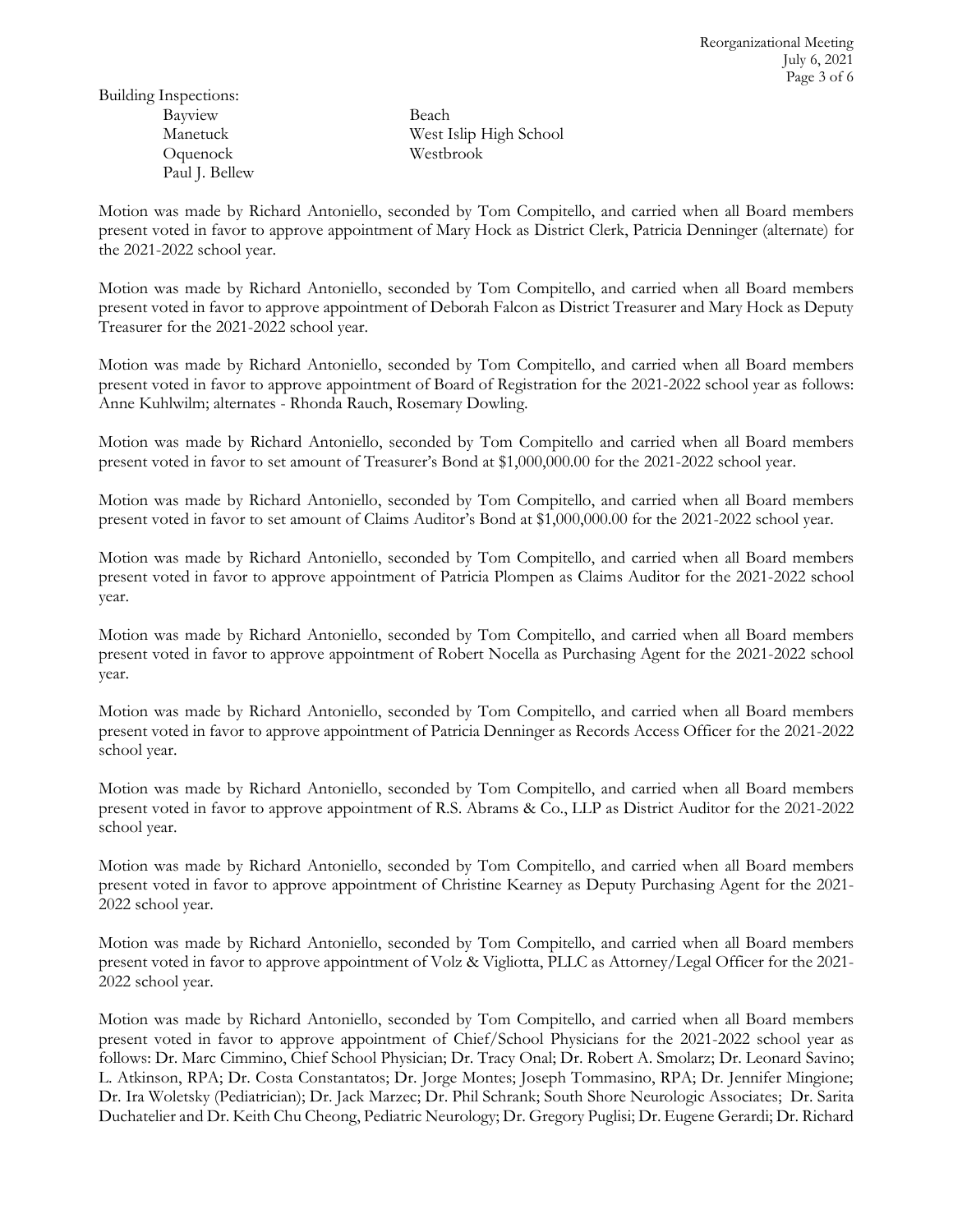Gold; Island Gastroenterology Consultants, P.C; Emergency Medical Technician Coverage for Athletic Events: Robert Mallimo, Richard Naeder, Kristine Ostrem, John Mileski, Steven Mirrone, Sean O'Hara.

Motion was made by Richard Antoniello, seconded by Tom Compitello, and carried when all Board members present voted in favor to approve Newspapers Designated to Carry Legal Notices for the 2021-2022 school year as follows: Babylon Beacon, Islip Bulletin and Newsday.

Motion was made by Richard Antoniello, seconded by Tom Compitello, and carried when all Board members present voted in favor to approve Depositories Designated for the 2021-2022 school year as follows: J.P. Morgan Chase, HSBC, NYCLASS, Empire National Bank, People's United Bank, N.A.

Motion was made by Richard Antoniello, seconded by Tom Compitello, and carried when all Board members present voted in favor to approve appointment of Committee on Special Education and Committee on Pre-School Special Education/Alternates/Secretaries for the 2021-2022 school year (list included in supplemental file).

Motion was made by Richard Antoniello, seconded by Tom Compitello, and carried when all Board members present voted in favor to approve reappointment of District Team – New Compact for Learning for the 2021- 2022 school year as follows: Luann Dunne, Teamsters Local 237 Clerical; Jamie Triail, Teamsters Local 237 Operations; Michelle Herzing, PTA – Elementary; Karen Mushorn, PTA – Middle School; Laurie Mallimo, PTA – High School; Student Senate Representative, WIHS Student; Student Senate Representative, WIHS Student; Bernadette Burns, Superintendent; Rhonda Pratt, WIASA – Elementary; Andrew O'Farrell, WIASA – Middle School; Kristen Kelly, WIASA – High School; Karen Desz, WITA – Elementary; Michele Holt, WITA – Middle School; Joseph Dixon, WITA – High School.

Motion was made by Richard Antoniello, seconded by Tom Compitello and carried when all Board members present voted in favor to approve appointment of Health and Wellness Alliance Committee Members for the 2021- 2022 school year as follows: Julie Cannistra, Angie Carpenter, Tom Compitello, Marcelle Crudele, Arlene Devoe, Emma Francesca, Erin Harris, Barbara Henke, Tim Horan, Tara Howe, Christine Kearney, Jessica Kelly, Kristin Kelly, Sharon Kerrigan, Meghan LaRocca, Annmarie LaRosa, Jennifer Mantione, Anne Marshall, Shanan Mauro, Peter McCann, Rich McCay, Tricia Mileti, Dawn Morrison, John Mullins, Camille Newsom, Priscilla Olsen, Jessica Olsen-Hock, Nicole Perperis, Rhonda Pratt, Carrie Russo, Ariana Stubbmann, Lynn Summers, Dr. Marc Cimmino - Chief School Physician*.*

Motion was made by Richard Antoniello, seconded by Tom Compitello, and carried when all Board members present voted in favor to approve adoption of the following resolution and appointment of Impartial Hearing Officers for the 2021-2022 school year: WHEREAS, the Regulations of the Commissioner of Education, Pursuant to Sections 207, 3214, 4403, 4404 and 4410 of the Education Law, Part 200, amended January 2007, Section 200.2(e) states that "The Board of Education or trustees of each school district shall establish a list of: (1) The names and statement of the qualifications of each impartial hearing officer who is: (i) certified by the Commissioner of Education pursuant to section  $200.1(x)(2)$  of this Part and; (ii) available to serve in the district in hearings conducted pursuant to Education Law section 4404(1). Appointment of impartial hearing officers pursuant to Education Law section 4404(1) shall be made only from such list and in accordance with the rotation selection process prescribed herein and the timelines and procedures in section 200.5(j) of this Part. Such names will be listed in alphabetical order. Selection from such list shall be made on a rotational basis beginning with the first name appearing after the impartial hearing officer who last served or, in the event no impartial hearing officer on the list has served, beginning with the first name appearing on such list. Should that impartial hearing officer decline appointment, or if, within 24 hours, the impartial hearing officer fails to respond or is unreachable after reasonable efforts by the district that are documented and can be independently verified, each successive impartial hearing officer whose name next appears on the list, shall be offered appointment, until such appointment is accepted. The name of any newly certified impartial hearing officer who is available to serve in the district shall be inserted into the list in alphabetical order (list included in supplemental file)."

Motion was made by Richard Antoniello, seconded by Tom Compitello, and carried when all Board members present voted in favor to approve appointment of Lisa DiSibio as Data Protection Officer.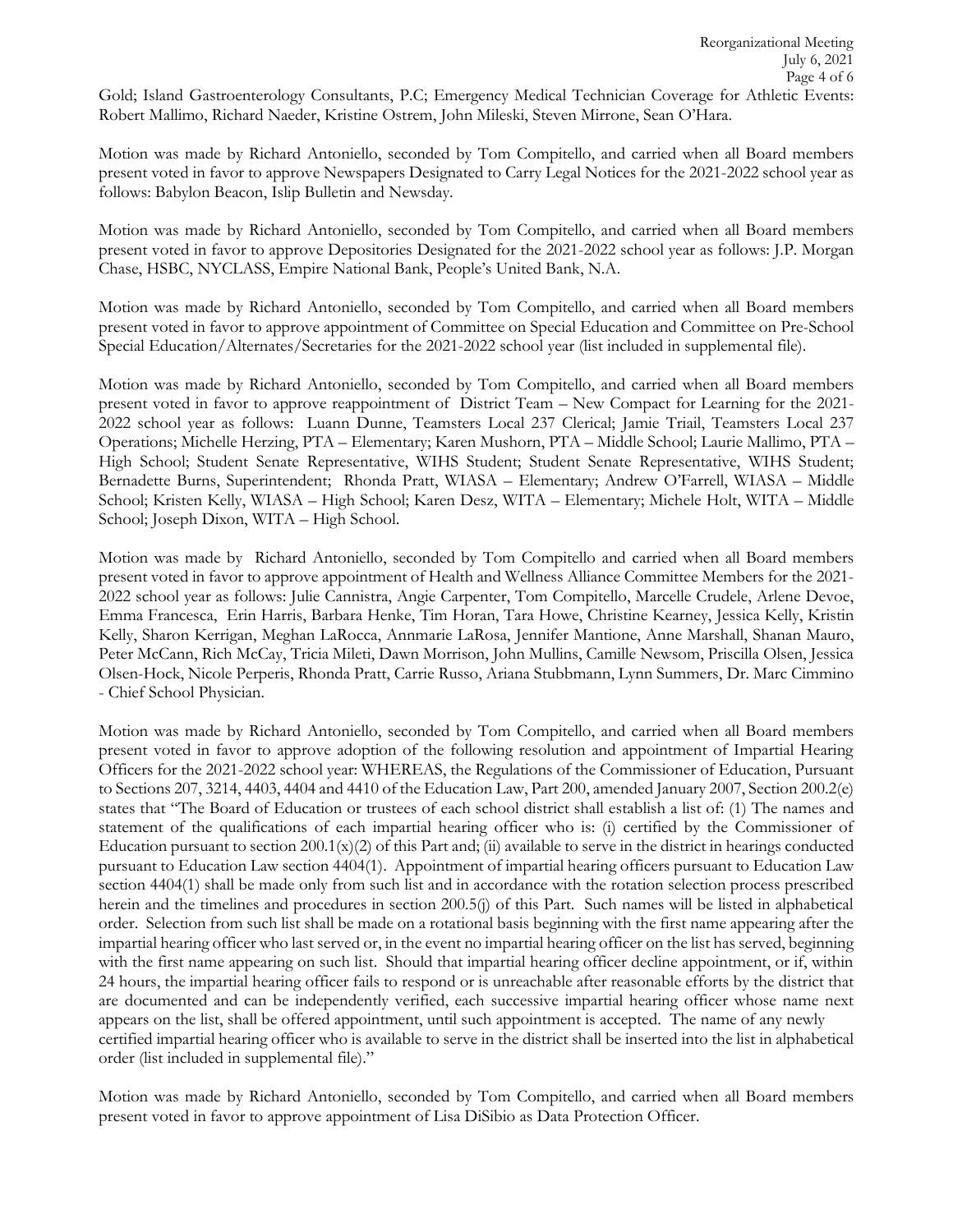Motion was made by Richard Antoniello, seconded by Tom Compitello, and carried when all Board members present voted in favor to approve Dates/building site for the 2021-2022 Regular and Planning Session meetings of the West Islip Board of Education (list included in supplemental file).

Motion was made by Richard Antoniello, seconded by Tom Compitello, and carried when all Board members present voted in favor to approve date/time for 2022 West Islip High School Commencement Exercises - Friday, June 24, 2022 at 6:00 p.m.

Motion was made by Richard Antoniello, seconded by Tom Compitello, and carried when all Board members present voted in favor to approve adoption of resolution re: District's participation in ECIA Title I Program and other federal programs for 2021-2022 and authorization for the Superintendent to apply for all federal funds for the 2021-2022 school year (resolution in supplemental file).

Motion was made by Richard Antoniello, seconded by Tom Compitello, and carried when all Board members present voted in favor to approve adoption of resolution re: designation of Superintendent to determine entitlement for attendance of the schools of the district (resolution in supplemental file).

Motion was made by Richard Antoniello, seconded by Tom Compitello, and carried when all Board members present voted in favor to approve adoption of resolution re: certification of qualified Lead Evaluators of teachers and building principals having successfully completed the training requirements (resolution in supplemental file).

Motion was made by Richard Antoniello, seconded by Tom Compitello, and carried when all Board members present voted in favor to approve adoption of resolution re: certification of qualified Lead Evaluators and evaluators of teachers having successfully completed the training requirements (resolution in supplemental file).

Motion was made by Richard Antoniello, seconded by Tom Compitello, and carried when all Board members present voted in favor to approve adoption of resolution re: certification of coordinators in accordance with the requirements of the Dignity for All Students Act (resolution in supplemental file).

Motion was made by Richard Antoniello, seconded by Tom Compitello, and carried when all Board members present voted in favor to approve adoption of resolution re: Chief Emergency Officer (resolution in supplemental file).

Motion was made by Richard Antoniello, seconded by Tom Compitello, and carried when all Board members present voted in favor to approve adoption of resolution re: standard work days for ERS employees (resolution in supplemental file).

Motion was made by Richard Antoniello, seconded by Tom Compitello, and carried when all Board members present voted in favor to approve appointment of Executive Director of Human Resources as Title IX Compliance Officer for the 2021-2022 school year.

Motion was made by Richard Antoniello, seconded by Tom Compitello, and carried when all Board members present voted in favor to approve appointment of Instructional Review Committee for the 2021-2022 school year as follows: Dawn Morrison, Assistant Superintendent for Curriculum and Instruction; Andrew O'Farrell, Secondary Principal; Rhonda Pratt, Elementary Principal; To be named as appropriate, Program Director; Kristyna Acerno, Library-Media Specialist; Tina Schaefer, Secondary Teacher; Christina Kruer, Elementary Teacher; TBD, Community Member.

Motion was made by Richard Antoniello, seconded by Tom Compitello, and carried when all Board members present voted in favor to approve appointment of Patricia Denninger and Mary Hock (alternate) as person authorized to accept service re: subpoenas, lawsuits, etc. for the 2021-2022 school year.